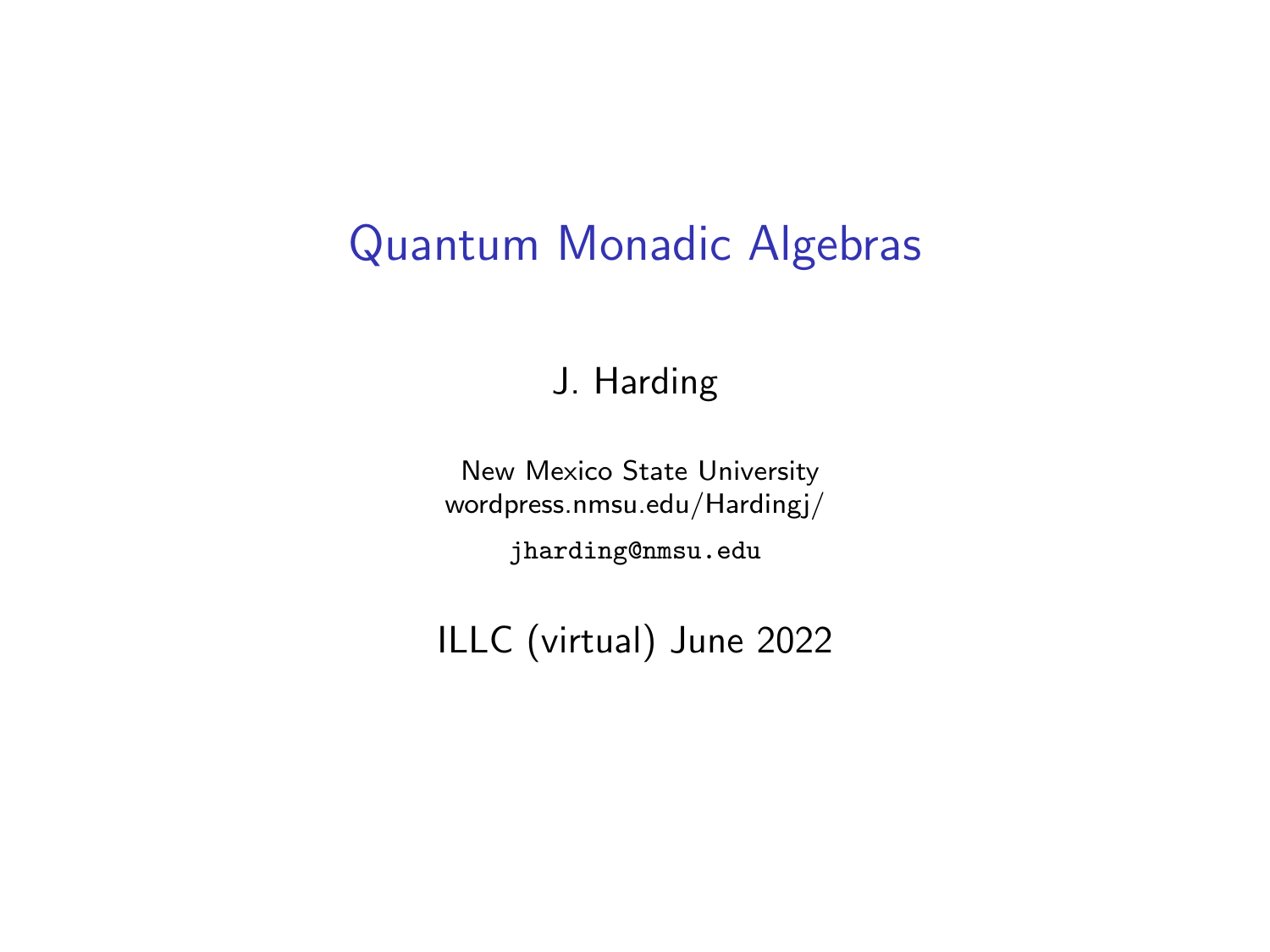### **Overview**

This is a first step in a larger project.

Aim: look at modern aspects of operator algebras from the historically useful perspective of lattices, geometry and logic.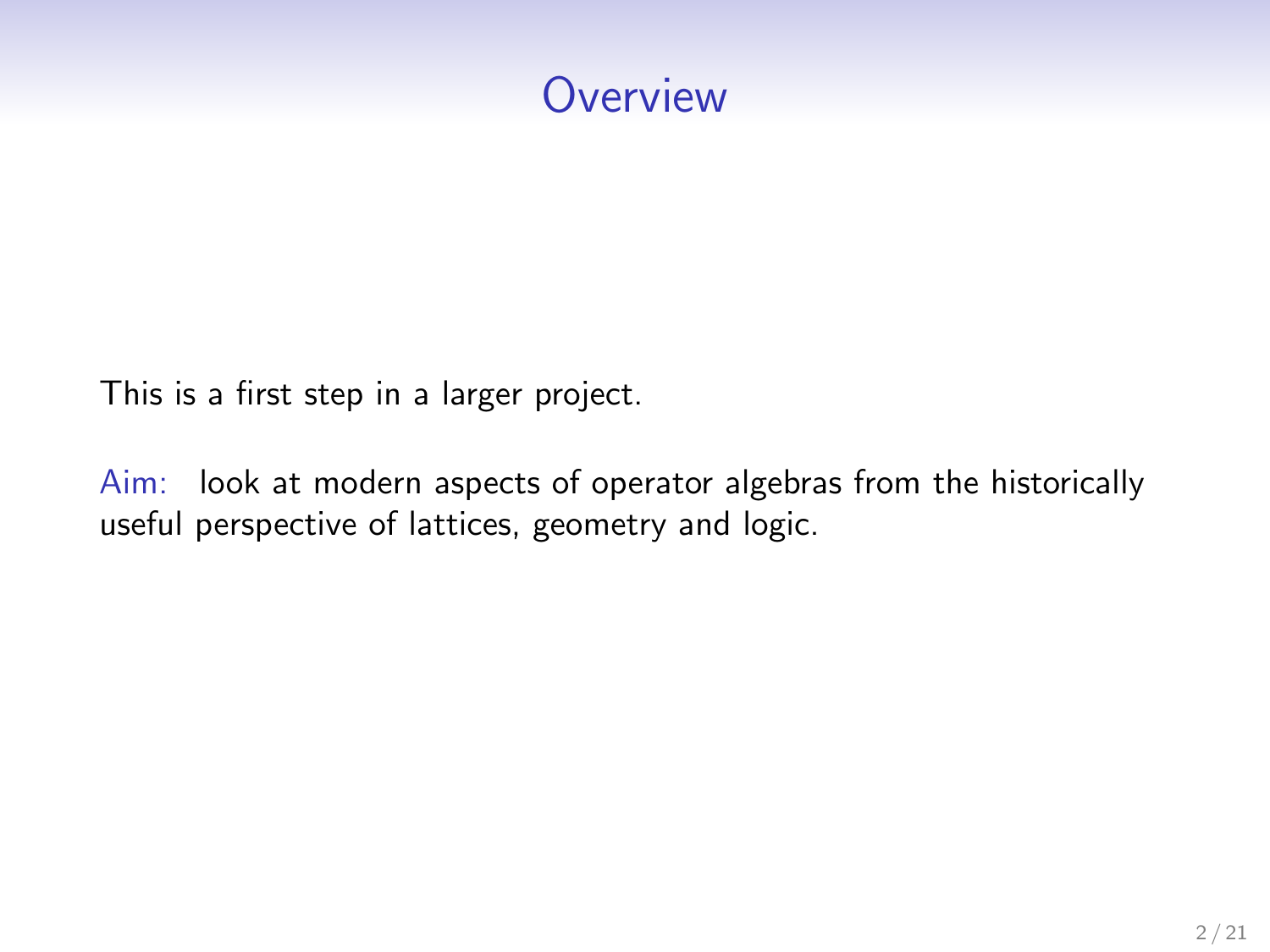vN: modern Hilbert space, operators vN: foundation of QM in Hilbert space 1930 vN, Stone: modern spectral theorem Stone: representations of Boolean algebras B, Menger: finite-dimensional lattice-theoretic projective geometry B, vN: logic of QM vN: continuous geometry, rep's of complemented modular lattices M, vN: Rings of operators I, II, III, IV 1940 B: Lattice theory book Frink, Prenowtiz: infinite-dim lattice-theoretic projective geometry 1950 Kaplansky: complete modular ortholattice is a continuous geometry Dye: morphisms of vN algebras determined by projections 1960 various: development of OMLs, relations to vN algebras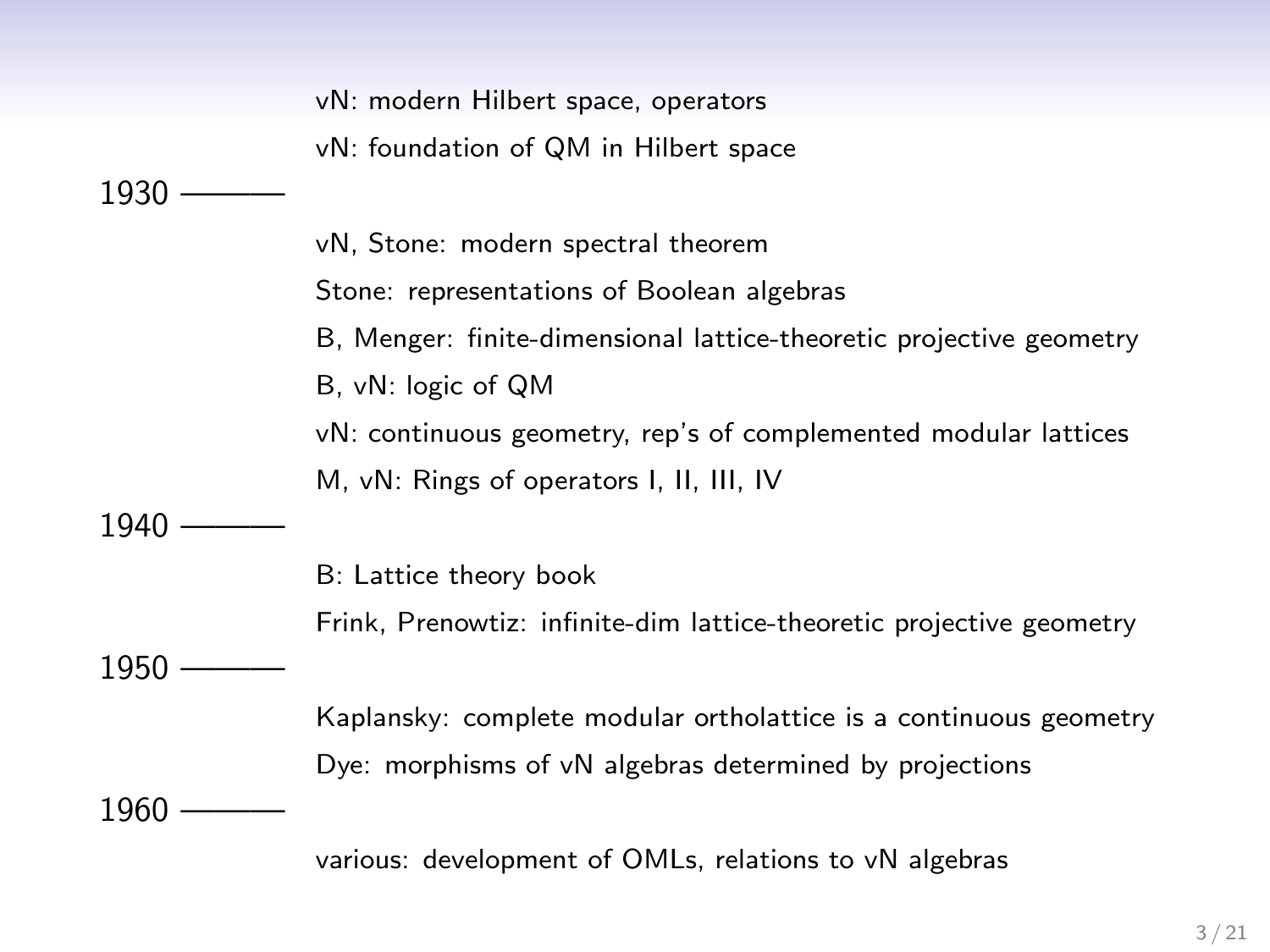1970

Connes: Amenable, classification type-III, derivations Alfsen, Schultz: Gelfand-Naimark for C\*-algebras 1980 Jones: Galois theory for vN algebras, subfactors, index, tower Popa: classification of subfactors, commuting squares 1990

> Literally thousands of papers on factors, subfactors, planar algebras their applications to TQFT, quantum information, etc.

Order theory, geometry, and to a lesser extent logic, played prominent roles in the development of operator algebras until about the 1970's. After ... not so much. We aim to look at more recent topics including subfactors using these traditional tools.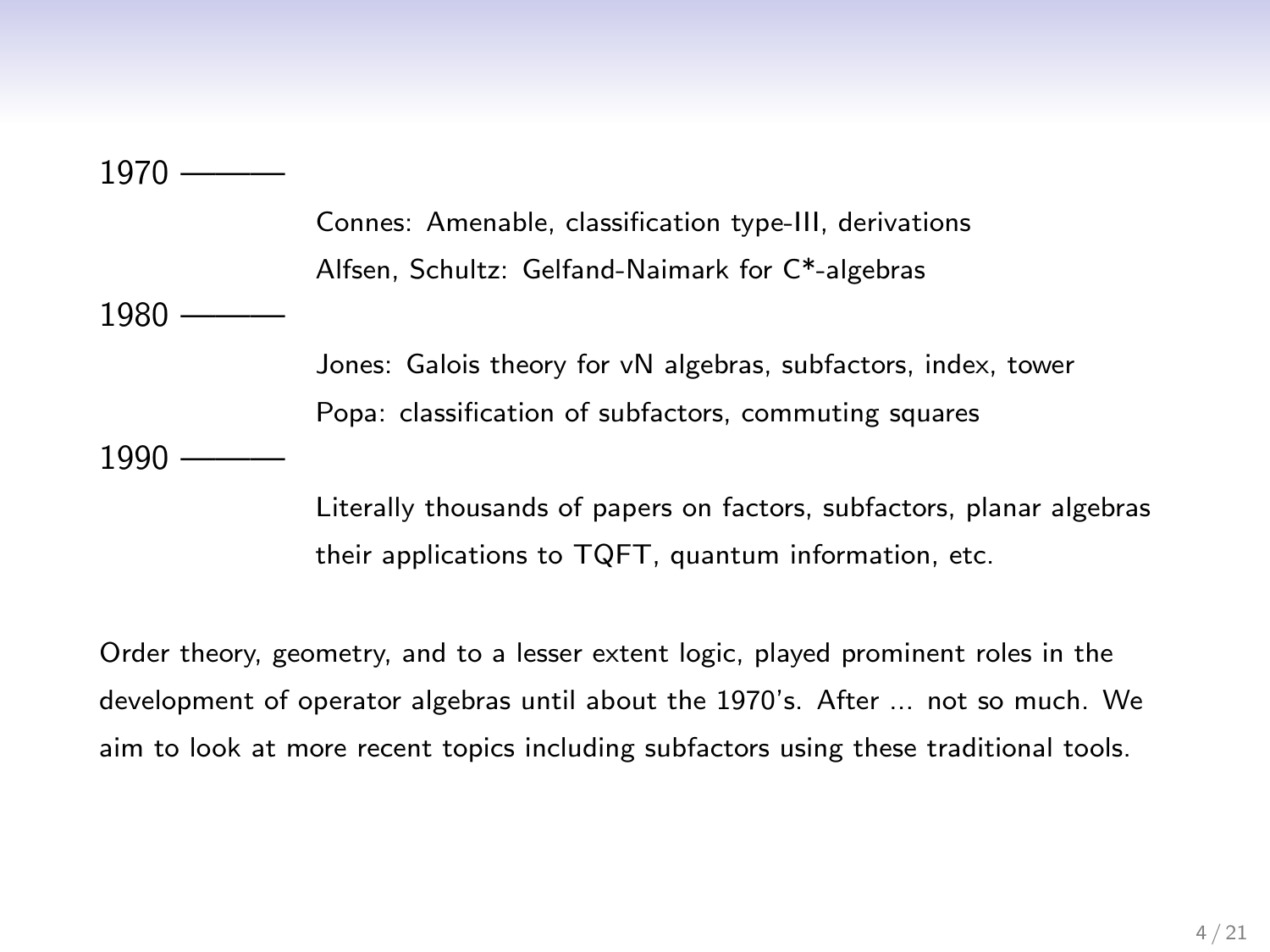Definition A  $*$ -algebra is a vector space with multiplication AB, involution  $A^*$ . Example  $M_n$  all  $n \times n$  matrices.

Example B(H) all bounded operators on a Hilbert space H.

Note B(H) carries a norm and weak operator topology (WOT)

Definition A  $C^*$ -algebra is a \*-subalgebra of  $B(H)$  closed in the norm top. Definition A vN-algebra is a ∗-subalgebra of B(H) closed in the WOT. Note vN algebras  $\subseteq$  C<sup>\*</sup>-algebras; vN-algebras were defined first.

Note There are abstract characterizations of  $C^*$  and vN (or  $W^*$ ) algebras.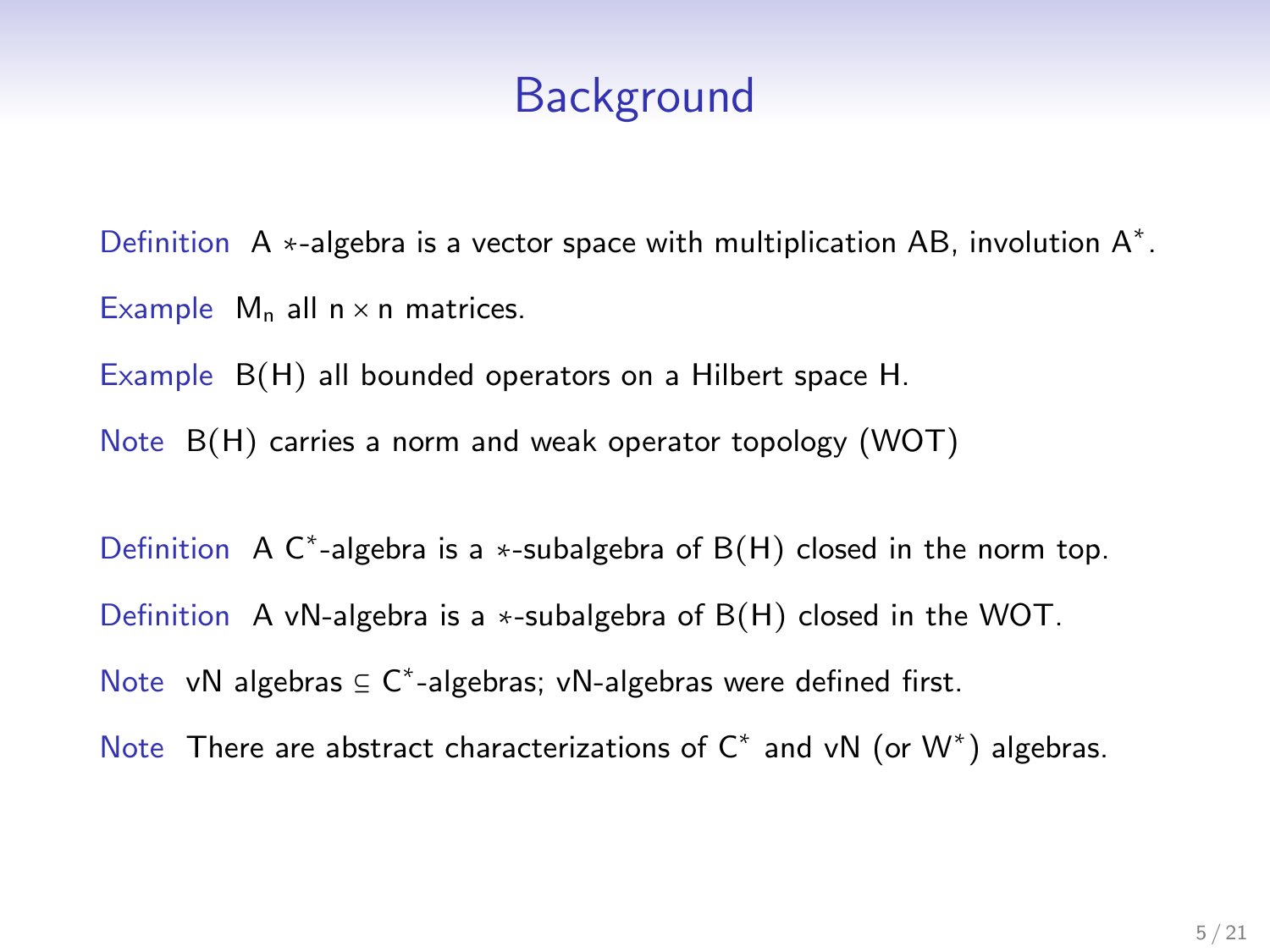Theorem A commutative  $C^*$ -algebra is isomorphic to an algebra  $C(X)$  of all continuous C-valued functions on some topological space X.

Theorem A commutative vN-algebra is isomorphic to all measurable C-valued functions on some measure space X.

Note The study of C<sup>\*</sup>-algebras is sometimes called non-commutative topology and that of vN-algebras non-commutative measure theory.

There are many other "quantum" versions of ideas from classical mathematics such as non-commutative integration and quantum groups. The first example of this was the Birkhoff-von Neumann quantum logic.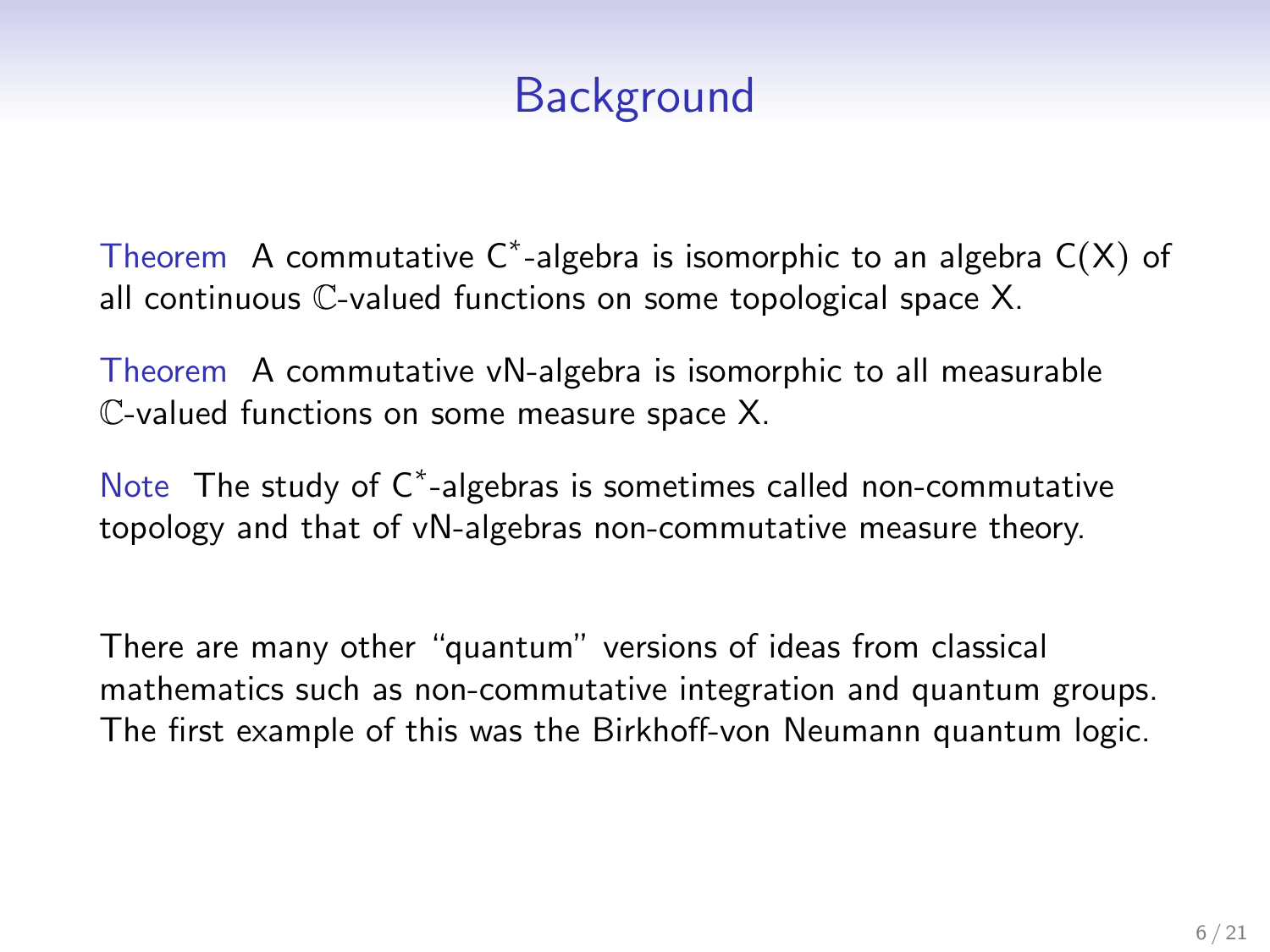Let  $M$  be a vN-algebra.

Definition An element p in M is a projection if  $p = p^2 = p^*$ .

Definition  $P(\mathcal{M})$  is the projections:  $p^{\perp} = 1 - p$  and  $p \leq q$  iff  $pq = p = qp$ .

Theorem  $P(M)$  is a complete OML.

Theorem  $\mathcal M$  is determined up to Jordan isomorphism by  $P(\mathcal M)$ .

Note The Jordan product is  $x \circ y = \frac{1}{2}(xy + yx)$ .

Definition  $M$  is a factor if  $P(M)$  is directly irreducible.

Definition An inclusion  $N \leq M$  of factors is called a subfactor.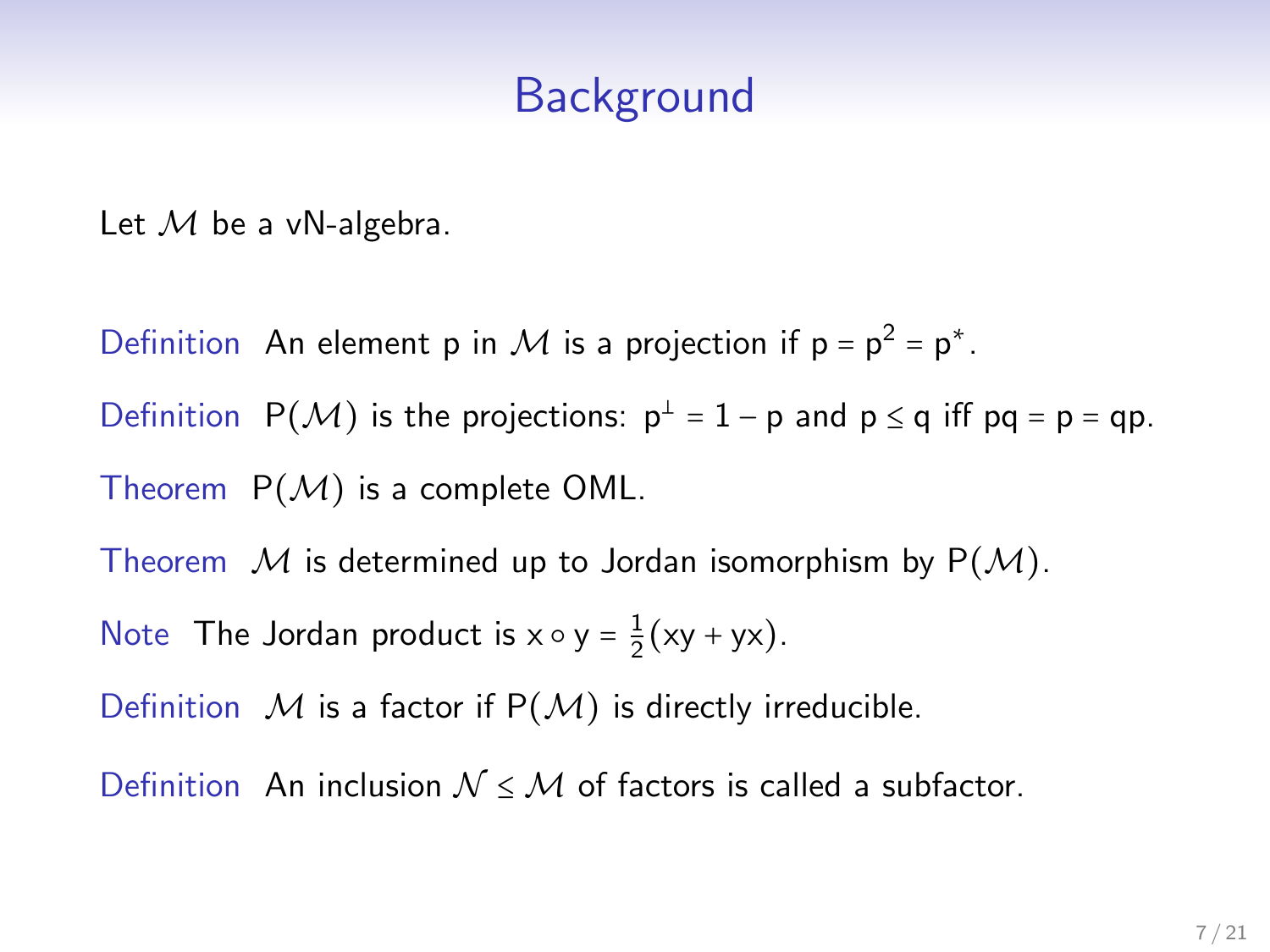Murray and von Neumann classified factors  $M$  using the following result.

Theorem M has a unique dimension function  $D : P(M) \rightarrow [0, \infty]$ .

- Type  $I_n$ : D has range  $\{0, \ldots, n\}$ .
- Type  $II_1$ : D has range  $[0, 1]$ .
- Type  $II_{\infty}$ : D has range  $[0, \infty]$ .
- Type III: D has range  $\{0, \infty\}$ .

Note Type  $I_n$  are matrix algebras  $M_n$ .

Note  $T$ ype  $II_1$  factors orthocomplemented continuous geometries, but not all orthcomplemented continuous geometries are vN algebras.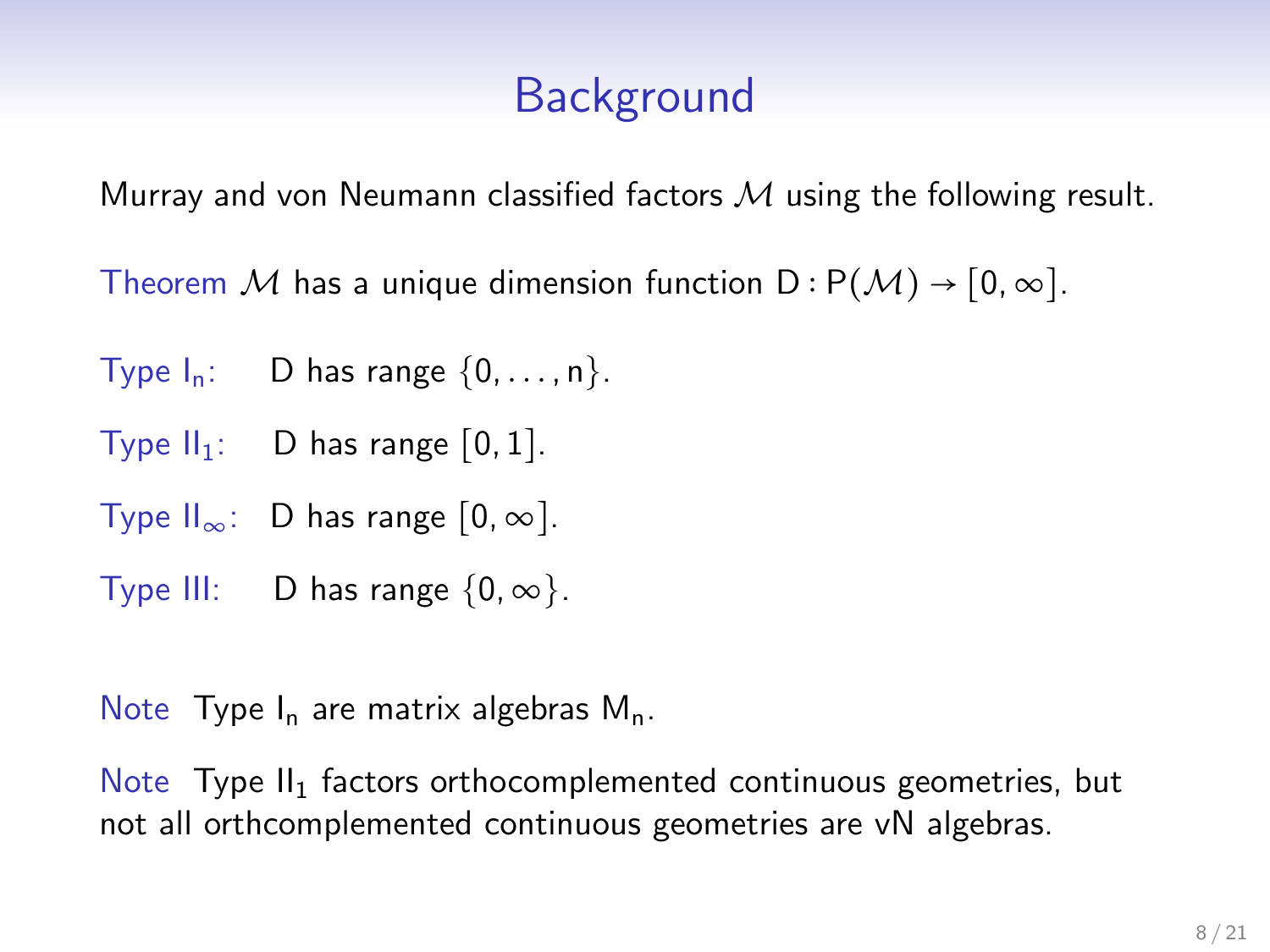#### Key observation

For  $\mathcal{N} \leq \mathcal{M}$  a subfactor,  $P(\mathcal{N}) \leq P(\mathcal{M})$  is a complete sub-OL.



 $P(\mathcal{M})$   $\exists x =$  least in  $P(\mathcal{N})$  above x

$$
\forall x = \text{largest in } P(\mathcal{N}) \text{ below } x
$$

Finally, some connection to logic in this talk!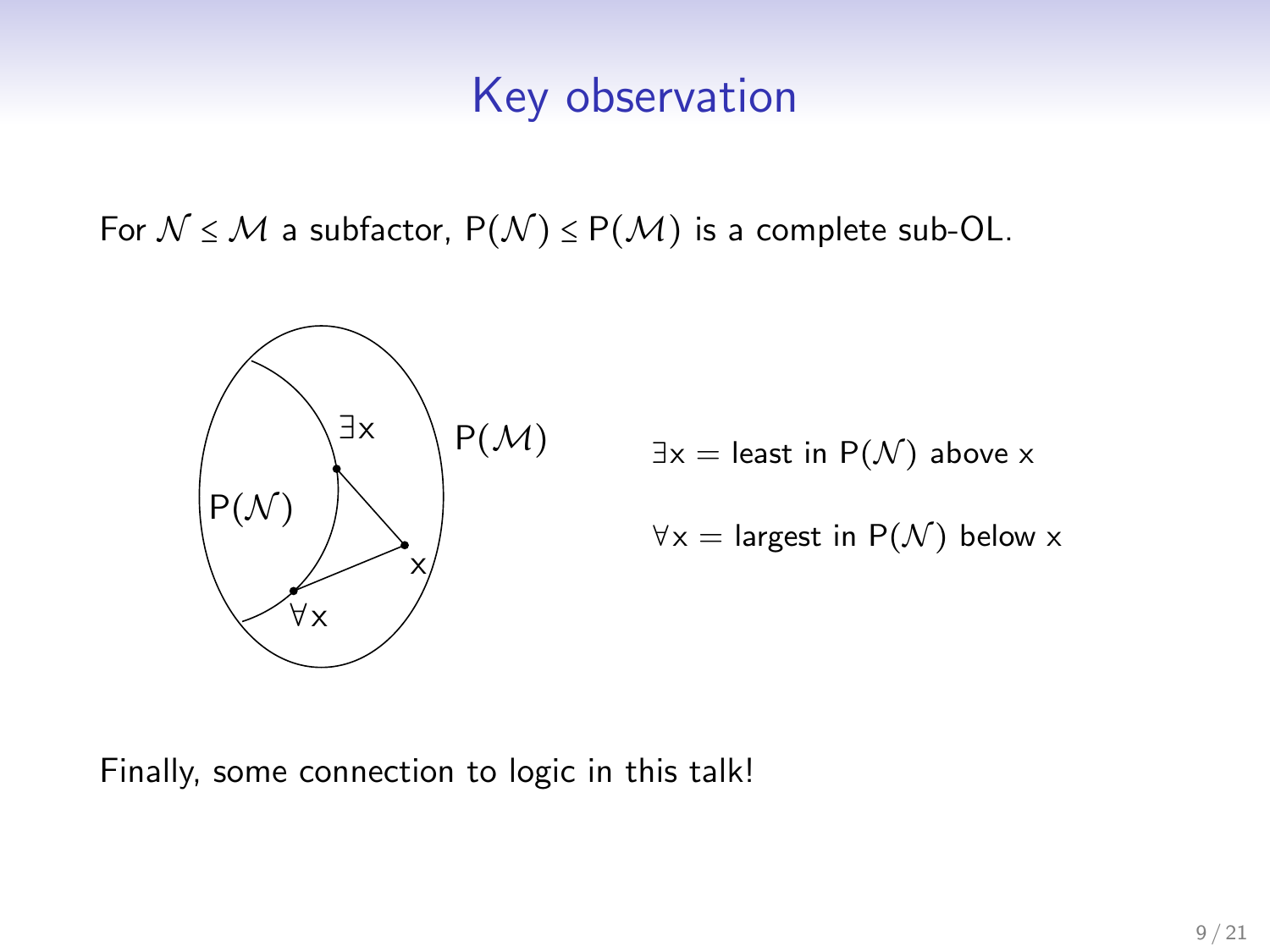#### Monadic algebras

Definition A quantifier on a BA B is a map  $\exists : B \rightarrow B$  where

- $(Q_1) \quad \exists 0 = 0,$
- $(Q_2)$  p  $\leq \exists p$ ,
- $(Q_3) \exists (p \vee q) = \exists p \vee \exists q,$
- $(Q_4)$  ∃∃p = ∃p,
- $(Q_5)$   $\exists (\exists p)^{\perp} = (\exists p)^{\perp}$ .

A monadic algebra  $(B, \exists)$  is a BA B with a quantifier  $\exists$ .

Note:  $(Q_1) - (Q_5)$  are equivalent to  $(Q_1)$ ,  $(Q_2)$ ,  $(Q_6)$  where

 $(Q_6)$   $\exists (p \wedge \exists q) = \exists p \wedge \exists q$ .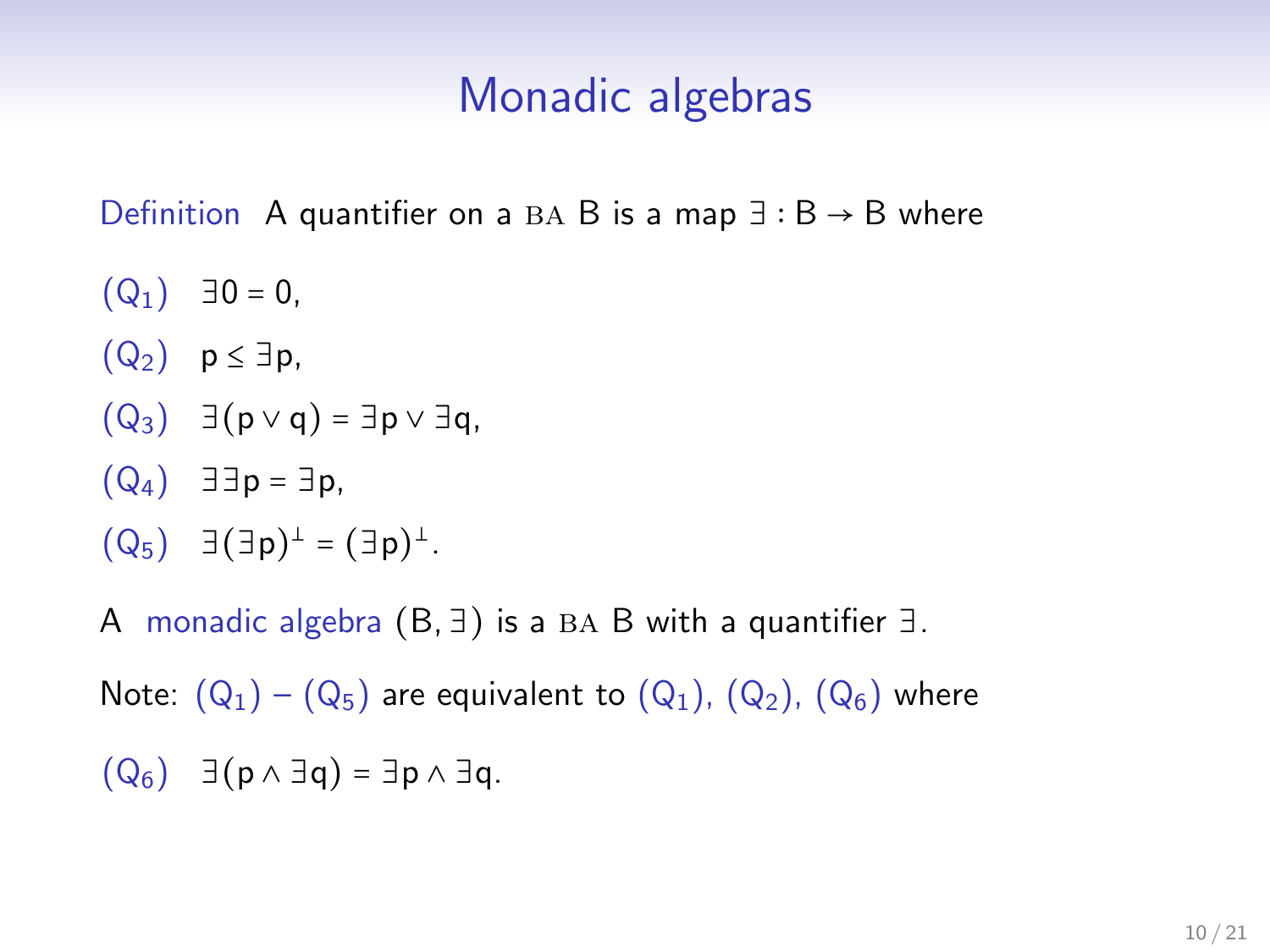# Quantum monadic algebras

Definition An OL is a bounded lattice L with unary operation ⊥ where

 $(O_1) \quad x \wedge x^{\perp} = 0$  $(O_2) \quad x \vee x^{\perp} = 1$  $(O_3) \quad x \leq y \Rightarrow y^{\perp} \leq x^{\perp}$  $(O_4) x^{\perp \perp} = x$ 

It is an OML if it additionally satisfies

 $(O_5)$   $x \le y \Rightarrow x \vee (x^{\perp} \wedge y) = y$ 

Monadic OLs are OLs with a quantifier  $\exists$  satisfying  $(Q_1) - (Q_5)$ .

Quantum monadic algebras are monadic OLs that are OMLs.

Abbreviation: q-monadic algebras.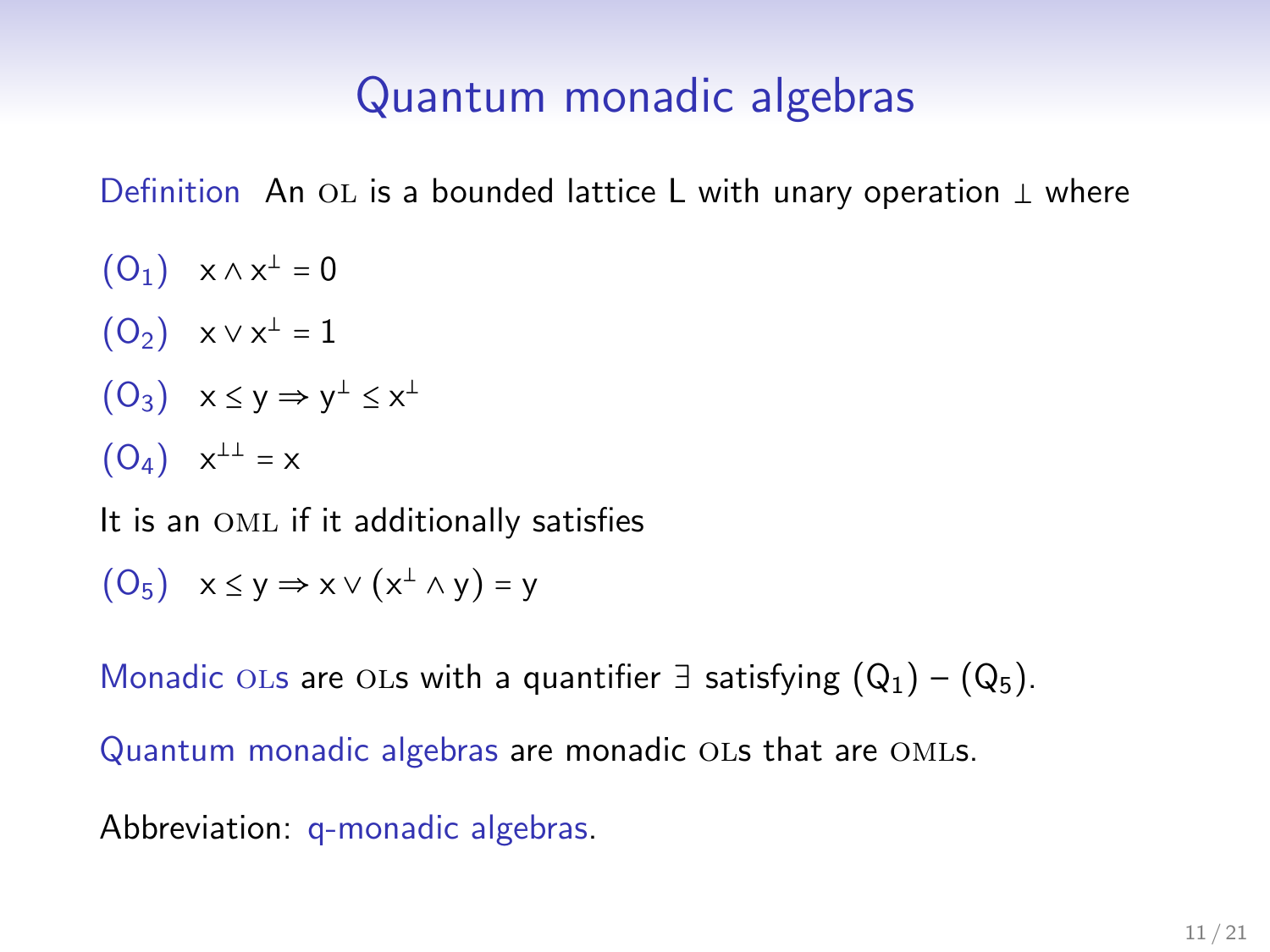#### Basic examples

Proposition If L a complete OL and  $C \leq L$  is a complete subalgebra, then we have a quantifier  $\exists x = \Lambda$ {c  $\in$  C :  $x \le c$ } and (L,  $\exists$ ) is a monadic OL.

Note: All complete monadic ols are obtained in this way.

Example If L is a complete OML and B is a maximal Boolean subalgebra of L (such is called a block), then  $B \leq L$  is a complete subalgebra. So each block of a complete OML yields a q-monadic algebra.

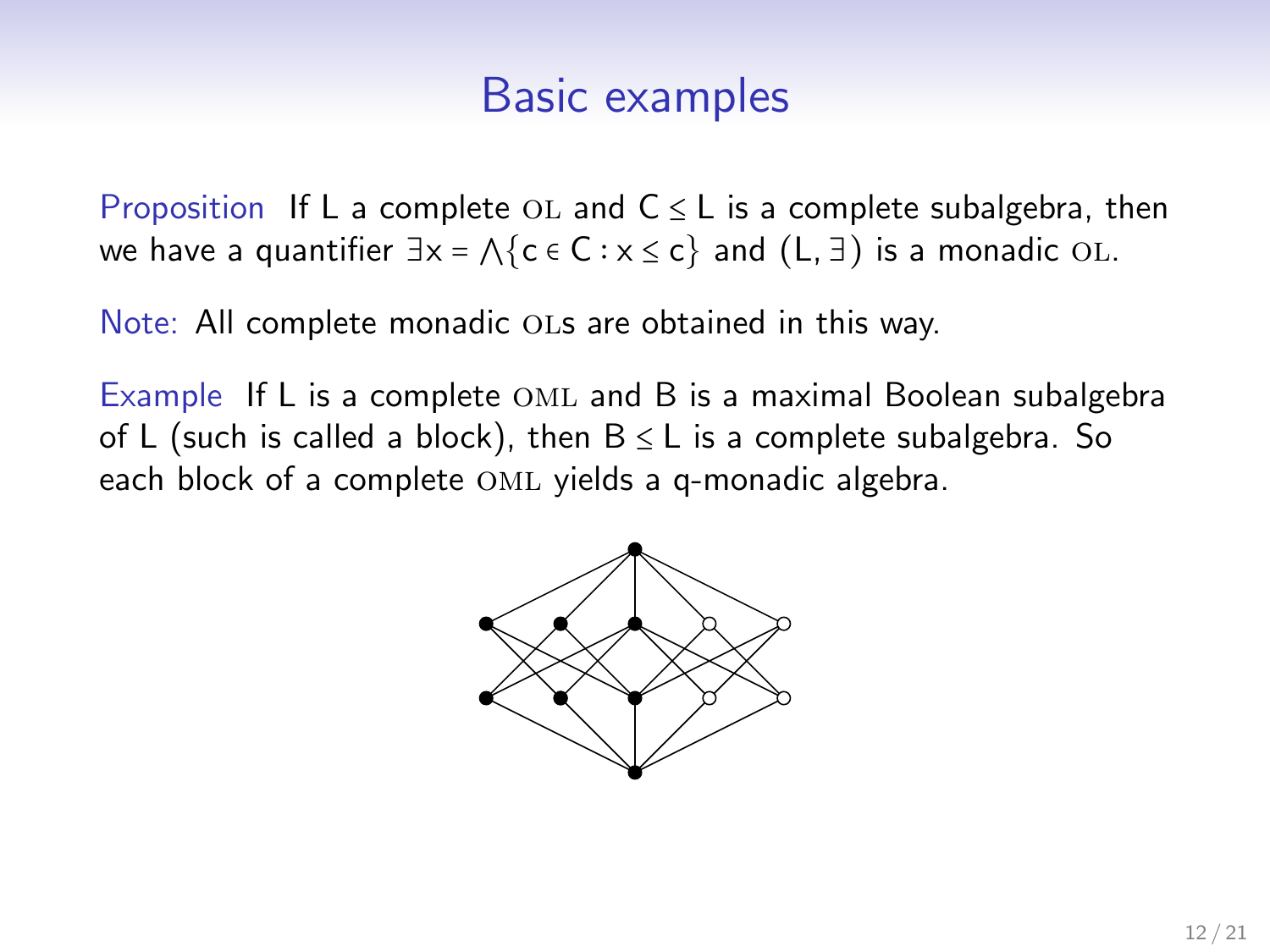### Examples of quantum monadic algebras

Example If  $N \le M$  then  $P(N) \le P(M)$  yields a q-monadic algebra.

Example A von Neumann algebra  $M$  is specified to Jordan isomorphism by the q-monadic algebra  $P(M) \leq P(H)$ .

Example A subfactor  $\mathcal{N} \leq \mathcal{M}$  gives  $P(\mathcal{N}) \leq P(\mathcal{M})$  a q-monadic algebra that specifies this subfactor to Jordan isomorphisms.

Slogan Subfactors are non-commutative monadic algebras.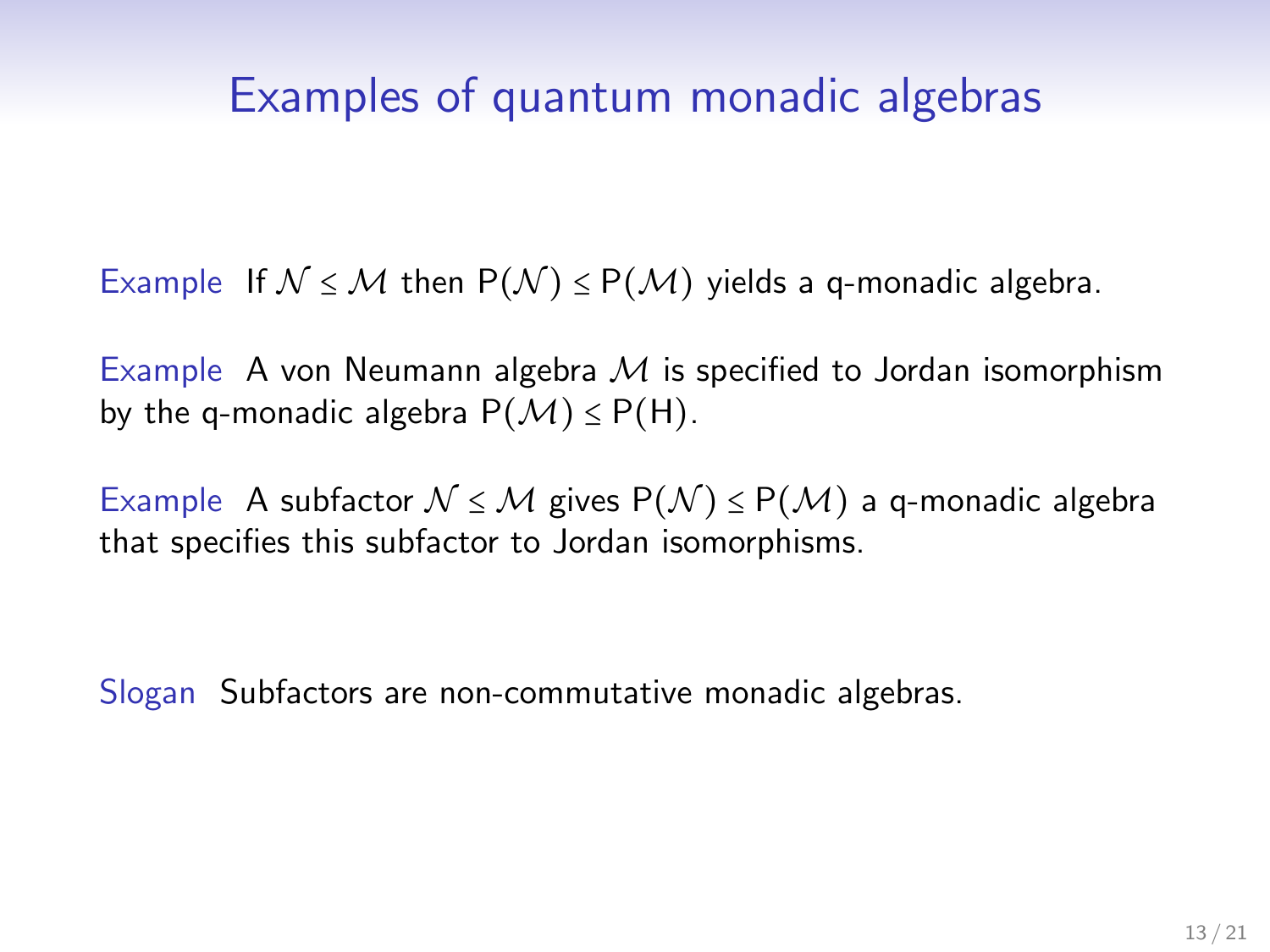### Commuting squares

Theorem A subfactor  $\mathcal{N} \leq \mathcal{M}$  has a conditional expectation  $E_{\mathcal{N}} : \mathcal{M} \to \mathcal{N}$ Note This generalizes conditional expectation from measure theory.

Definition Subfactors  $N, K \leq M$  are a commuting square



if their conditional expectations  $E_N$  and  $E_K$  commute.

Commuting squares are well-known in subfactor theory. They are a non-commutative version of independent σ-algebras.

Theorem E<sub>M</sub> and E<sub>K</sub> commute iff the quantifiers  $\exists_M$  and  $\exists_K$  commute.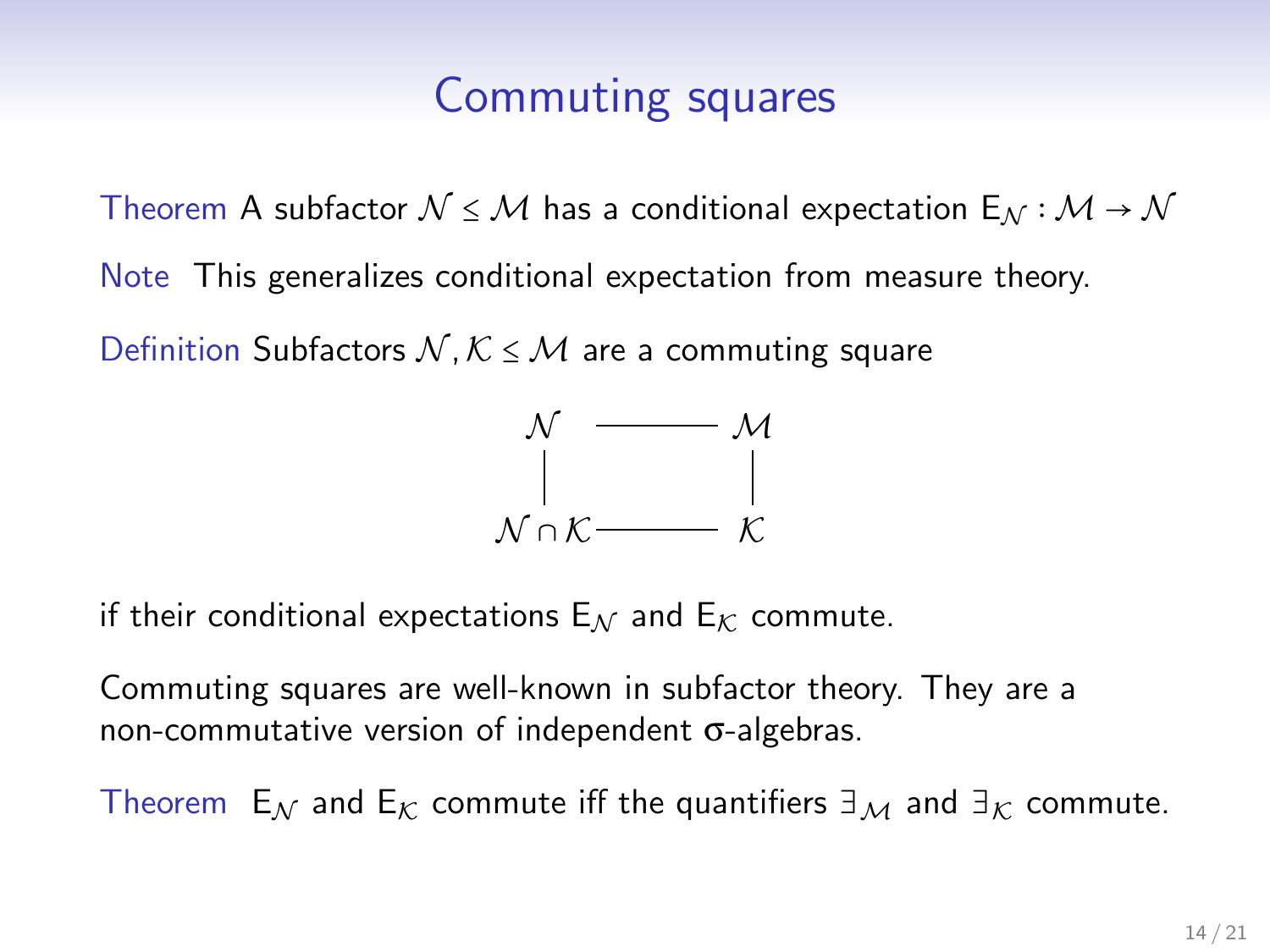## Cylindric algebras

Definition An I-dimensional cylindric algebra  $(B, \exists_i, d_{i,j})$  is a BA B with a family  $\exists_i$  of unary operations and  $d_{i,i}$  of constants where

\n- $$
(C_1)
$$
  $\exists_i$  is a quantifier
\n- $(C_2)$   $\exists_i \exists_j x = \exists_j \exists_j x$
\n- $(C_3)$   $d_{i,j} = d_{j,i}$  and  $d_{i,i} = 1$
\n- $(C_4)$  if  $j \neq i$ ,  $k$  then  $d_{i,k} = \exists_j (d_{i,j} \wedge d_{j,k})$
\n- $(C_5)$  if  $i \neq j$  then  $\exists_i (d_{i,j} \wedge x) \wedge \exists_j (d_{i,j} \wedge x^{\perp}) = 0$
\n

The  $\exists_i$  are called cylindrifications and the d<sub>ij</sub> are diagonals.

If we remove the  $d_{ii}$  we obtain a diagonal-free cylindric algebra.

 $(C_5)$  ensures  $S_{ii} \times := \exists_i (d_{ii} \wedge x)$  is a substitution endomorphism.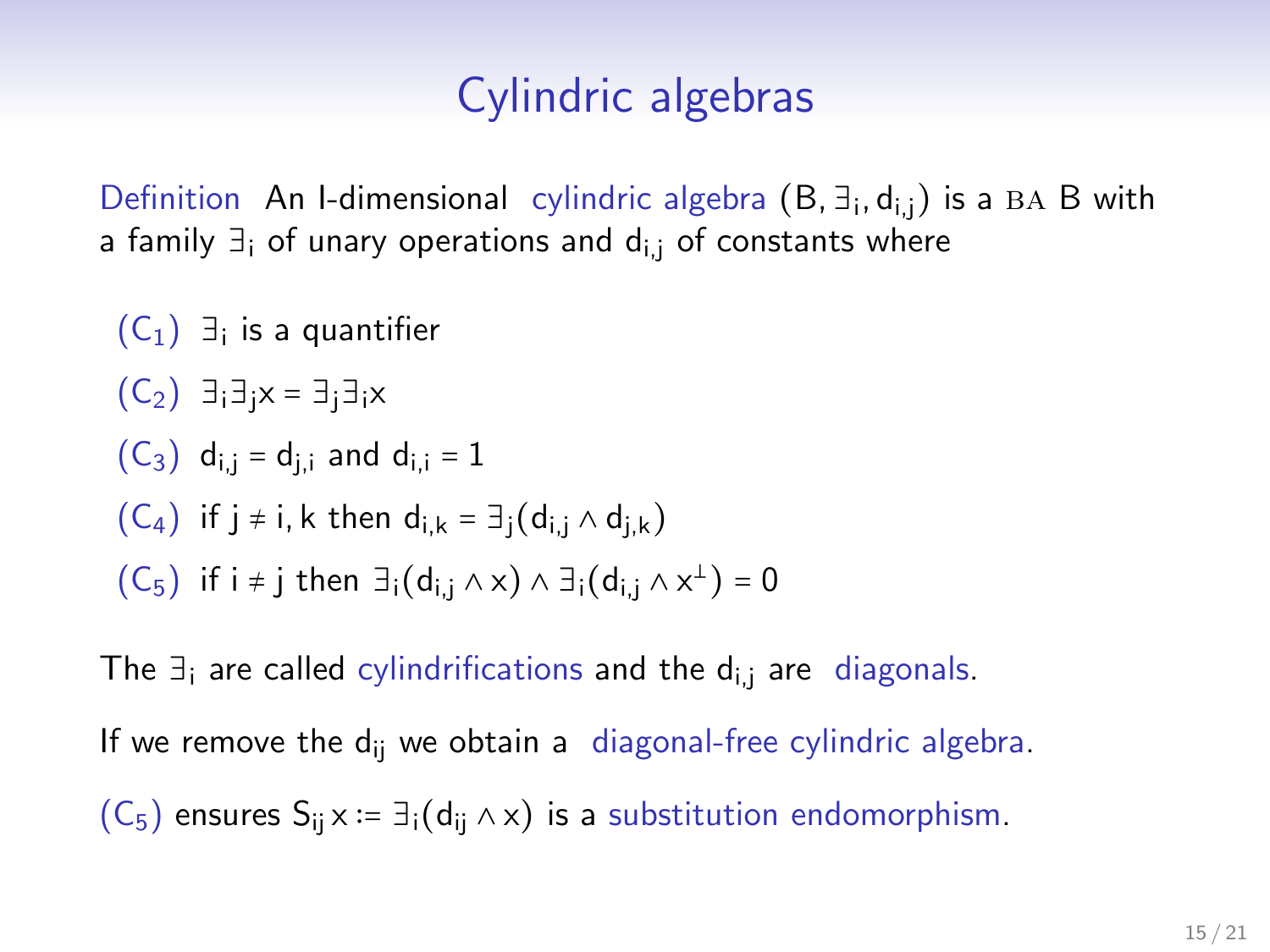### Cylindric algebras

The name comes from the following



Definition Cylindric OLs are the corresponding structures with BAs replaced by ols and quantum cylindric algebras with omls.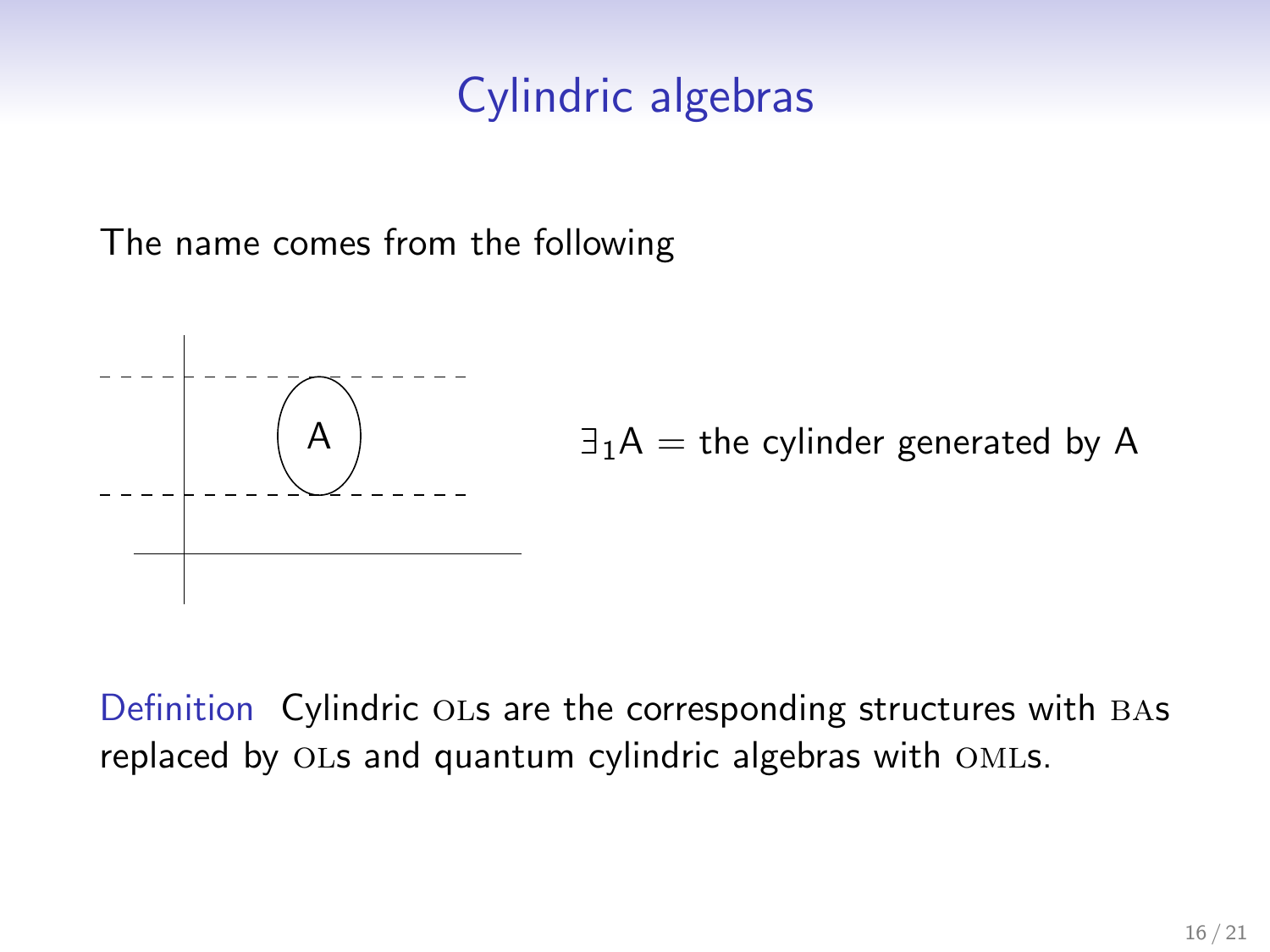### The quantum cylindric set algebra

This is closely related to Weaver's quantum logic.

Lemma For H<sub>1</sub>, ..., H<sub>n</sub> Hilbert spaces, each  $\mathcal{M}_i \leq B(H_1 \otimes \cdots \otimes H_n)$  is a vN subalgebra where

$$
\mathcal{M}_i = \big\{1\otimes A : A\in B\big(\bigotimes_{j\neq i}H_j\big)\big\}
$$

Diagonals If all  $H_i$  are the same, diagonal  $D_{ii}$  is projection onto the subspace of the tensor power H<sup>⊗n</sup> symmetric in the i<sup>th</sup>, j<sup>th</sup> coordinates.

Note This generalizes to infinite tensor products as well.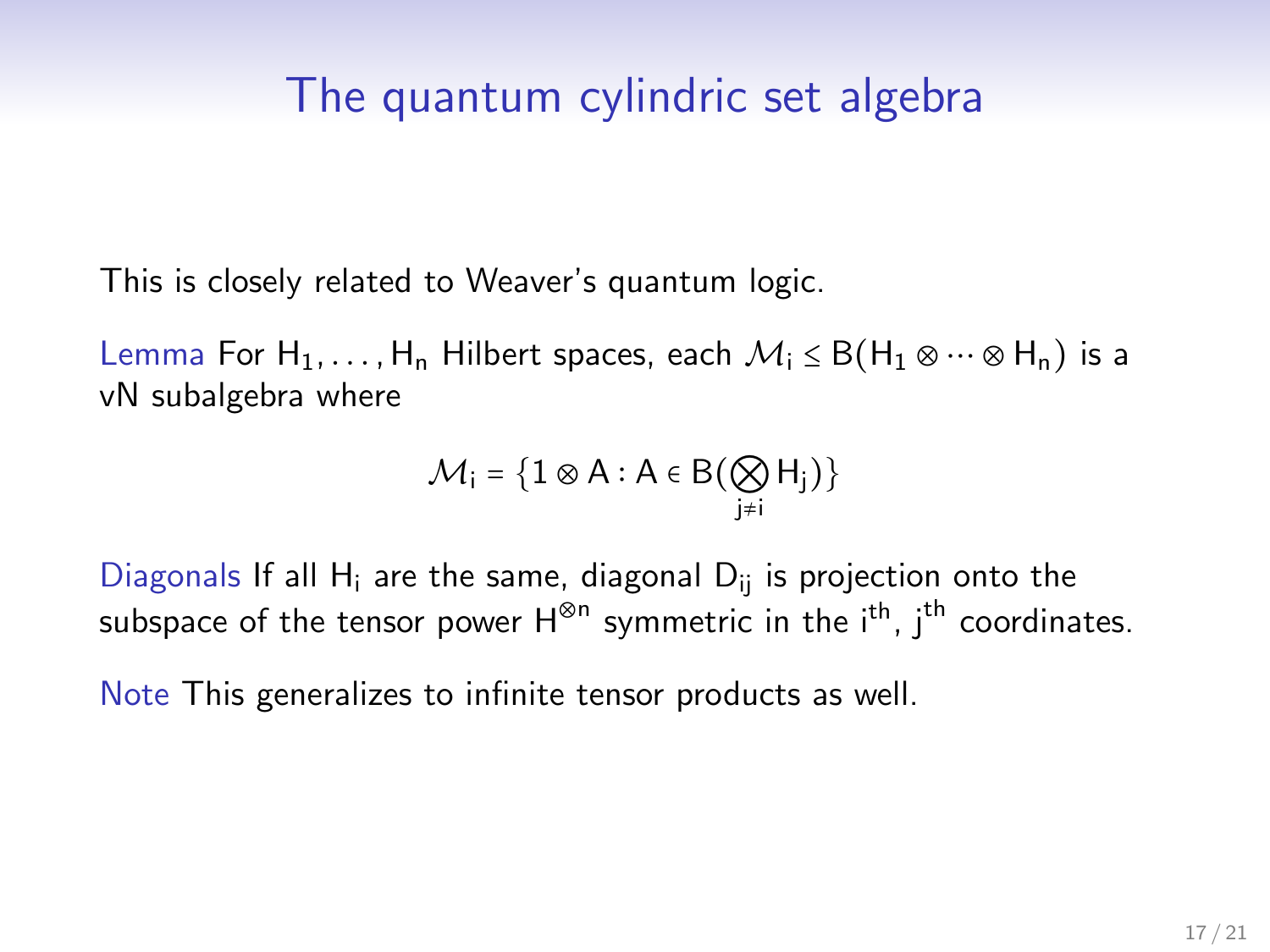# The quantum cylindric set algebra

Proposition For H<sub>i</sub> ( $i \in I$ ) Hilbert spaces, the quantum cylindric set algebra over  $\otimes_{\mathsf{I}}\mathsf{H}_{\mathsf{i}}$  is a diagonal-free quantum cylindric set algebra.

Proposition The quantum cylindric set algebra with diagonals over the tensor power  $H^{\otimes 1}$  satisfies  $(C_1) - (C_4)$  but not  $(C_5)$ .

Note Issues with  $(C_5)$  seem related to difficulties with substitution in Weaver's quantum predicate calculus.

Note Some issues with  $(C_5)$  are addressed by Sasaki projection. Fundamentally, substitution is far from settled  $- P(\mathbb{C}^n)$  is simple!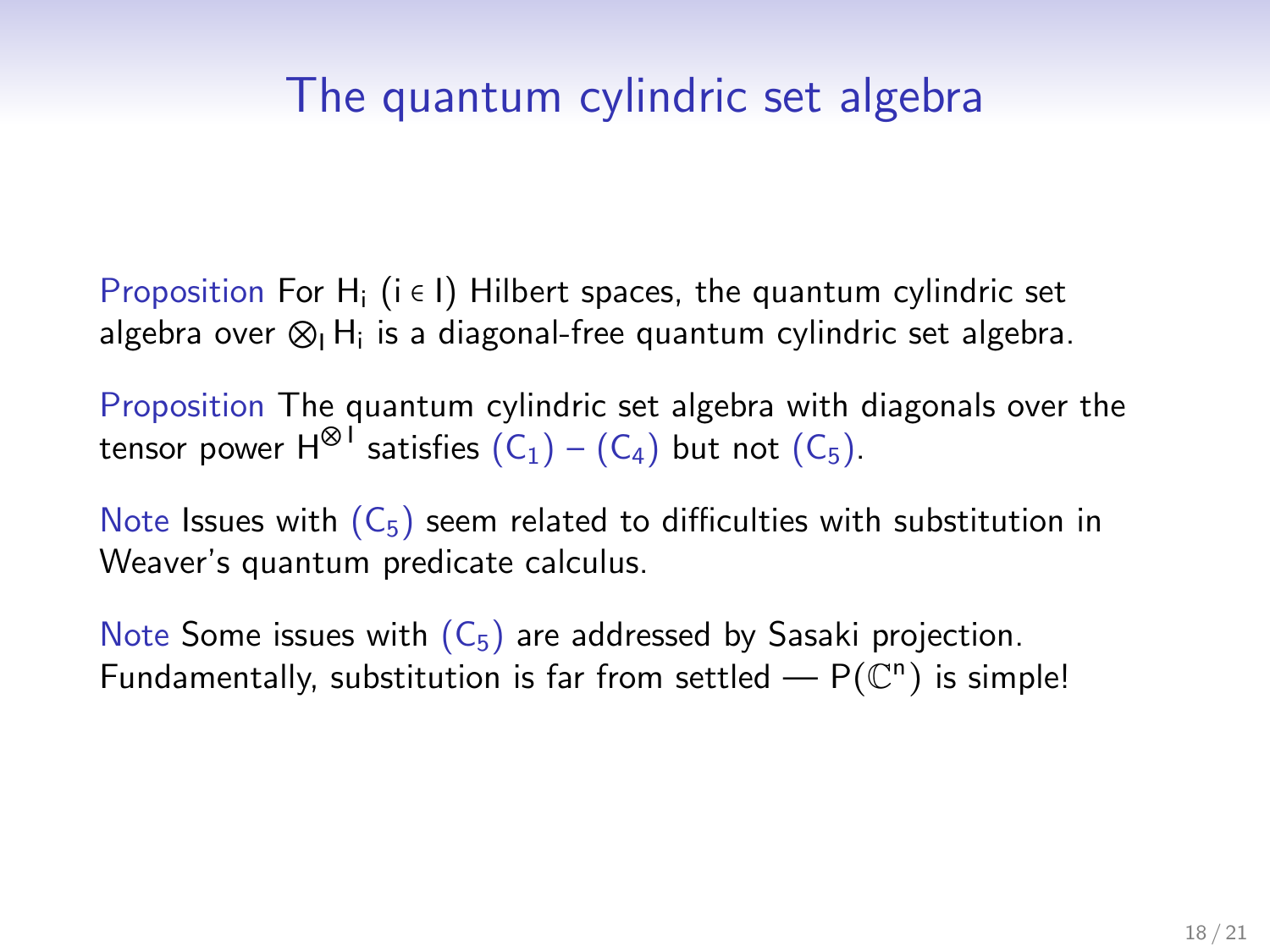### Monadic orthoframes

Definition A relational structure (X, ⊥, R) is a monadic orthoframe if ⊥ and R are binary relations on X that satisfy

- $(M_1)$  ⊥ is symmetric and irreflexive
- $(M<sub>2</sub>)$  R is reflexive and transitive
- $(M_3)$  for each  $x \in X$ , the set  $R[\{x\}]^{\perp}$  is closed under R.

Prop  $(X, \neq, R)$  is a monadic orthoframe iff R is an equivalence relation

Definition Set  $(X, \perp, R)^+ = (L, \exists)$  where

- 1. L is the complete OL of Galois closed subsets of  $(X, \perp)$ .
- 2.  $∃A$  is the Galois closure of R $[A]$ .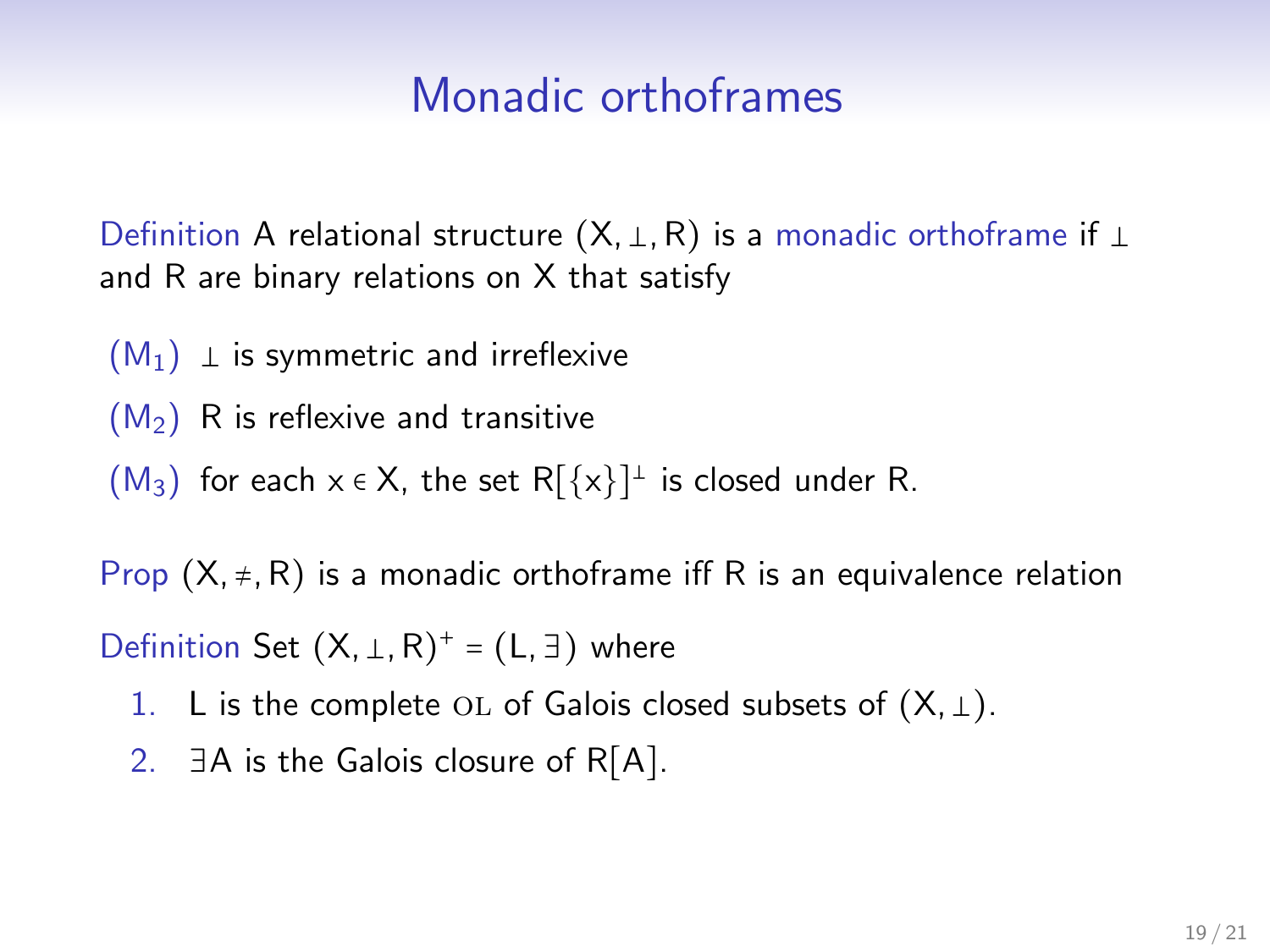### Monadic orthoframes

Theorem Each  $(X, \perp, R)^+$  is a monadic OL. Each monadic OL is a subalgebra of such. Each complete monadic OL is isomorphic to such.

Definition  $(X, \perp, (R_i)_I)$  is a diagonal-free cylindric orthoframe if

 $(C_1)$  Each  $(X, \perp, R_i)$  is a monadic orthoframe

 $(C_2)$  R<sub>i</sub> commutes with R<sub>i</sub> for each i, j  $\in I$ 

Theorem As above but realizing diagonal-free cylindric ols as complex algebras of diagonal-free cylindric orthoframes.

Note There are obstacles to similar results for quantum monadic frames. It is open whether every OML can be embedded into a complete OML.